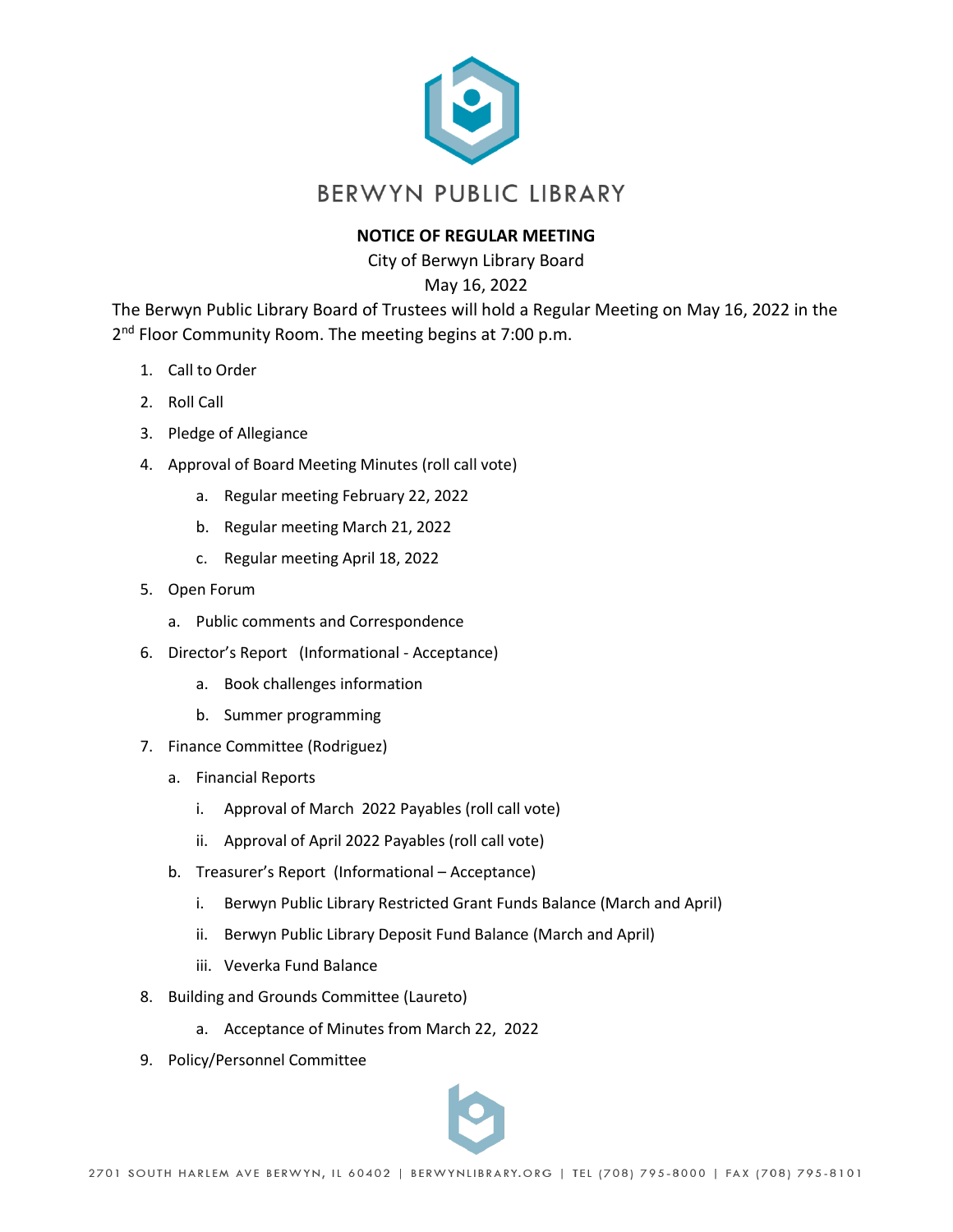- a. Approval of Digital Media Lab and 3D printing policy
- b. Approval of revised Circulation policy
- c. Approval of revised Code of Conduct policy
- d. Approval of revised Board by-laws
- 10. Veverka Committee
	- a. Approval of minutes February 22, 2022
- 11. Strategic Planning Committee
- 12. Art Selection Committee (Nudd)
- 13. Special Committee (Laureto)
	- a. Approval of minutes from April 11, 2022
	- b. Approval of minutes May 9, 2022
	- c. Appointment of staff member to committee Quinn Stitt
	- d. Mission Statement
	- e. Hiring of a financial advisor (roll call vote)
- 14. Friends of the Library
- 15. Old Business
- 16. Unfinished Business
- 17. New Business
	- a. Nominating Committee
	- b. Summer hours
- 18. Adjourn to Closed Session
	- a. Closed Session under ILCS 5 120/2C (1) To consider appointment, employment, compensation, discipline, performance matters or dismissal of an employee; (C) (5) To discuss intergovernmental contract negotiations; and (C) (21) To discuss minutes of meetings lawfully closed.
- 19. Adjourn from Closed session
- 20. Reconvene to Open Session
- 21. Possible action as a result of items discussed in closed session if necessary.
- 22. Approval of closed session minutes
	- a. January 21, 2022
	- b. February 22, 2022